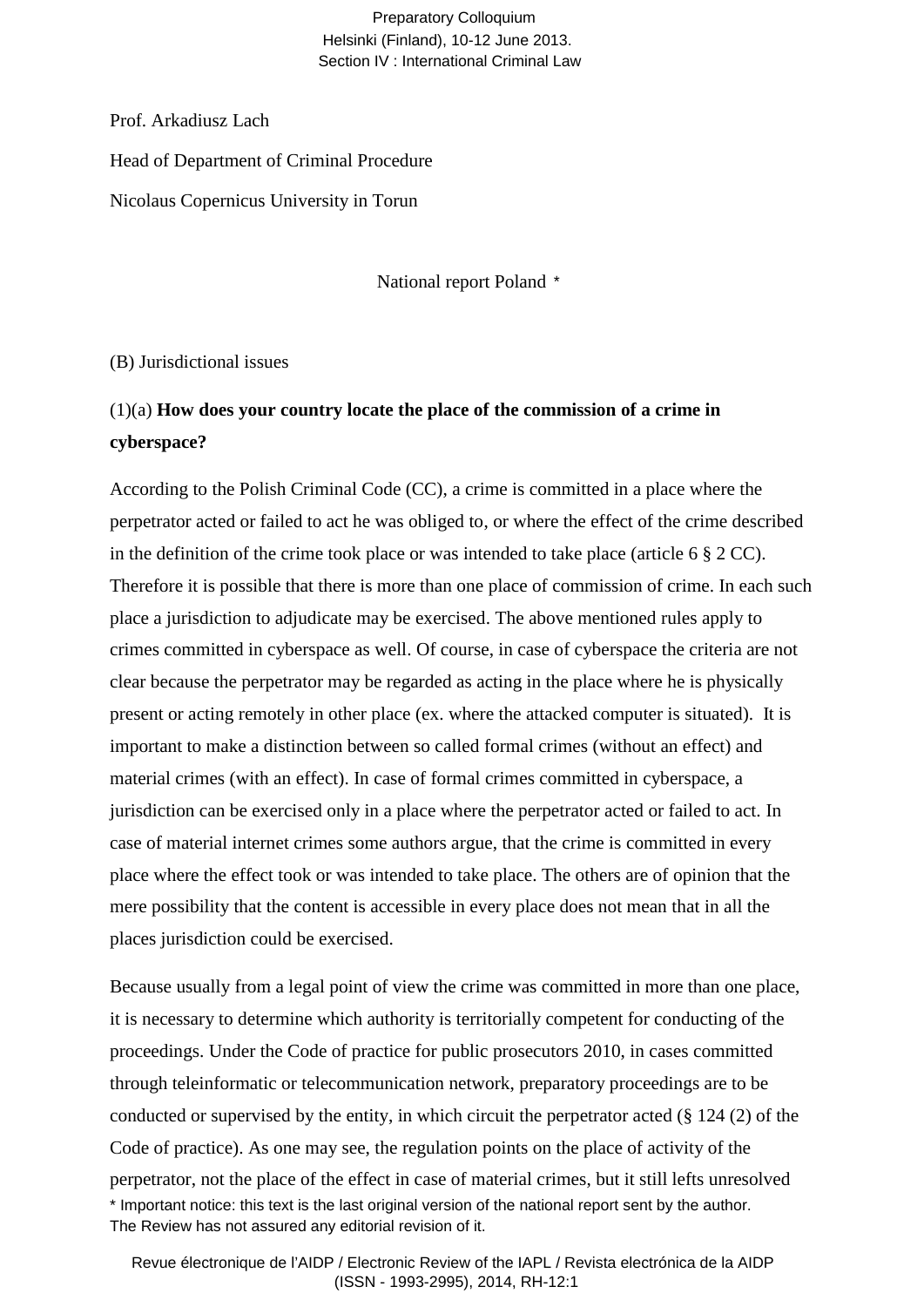the question, in which place the perpetrator shall be assumed to act. It must be observed that in case of material crimes normally it is easier to indicate the place of the effect. Determination of the place where the perpetrator acted is often done at later stage of preparatory proceedings and may be connected with presentation of the charges to the suspect. Therefore requiring that the authority in which circuit the perpetrator acted shall be competent would put task impossible to fulfill by the police and the public prosecution service.

**(b) Does your national law consider it necessary and possible to locate the place where information and evidence is held? Where is the information that one can find on the web? Is it where the computer of the user is physically present? Is it there where the provider of the network has its (legal or factual) seat? Which provider? Or is it the place where the individual who made the data available? If these questions are not considered to be legally relevant, please state why.** 

As it was described above, the place of commission of a crime is defined in Polish law broadly. Therefore if the effect took place in a certain place in Poland, localization of the place where the information is held is not necessary for prosecution of the perpetrator. Of course it may be important for evidential purposes to know where to send a request or order. In such situation the request will be sent (also by a rogatory letter) to the seat of the entity or to the person authorized to produce the data sought.

#### **(2) Can cyber crime do without a determination of the locus delicti in your criminal justice system? Why (not)?**

A crime could be investigated in Poland and the alleged perpetrator prosecuted without a precise determination of the locus delicti. In this case auxiliary rules of jurisdiction apply: territorially competent is the court in which circuit the crime was discovered, the accused arrested, the accused has a permanent or temporary residence and if it is not possible to indicate the court on the base of the above mentioned rules, competent is the county court for the center of capital city Warsaw (art. 32 CCP).

**(3) Which jurisdictional rules apply to cyber crime like hate speech via internet, hacking, attacks on computer systems etc? If your state does not have jurisdiction over such offences, is that considered to be problematic?**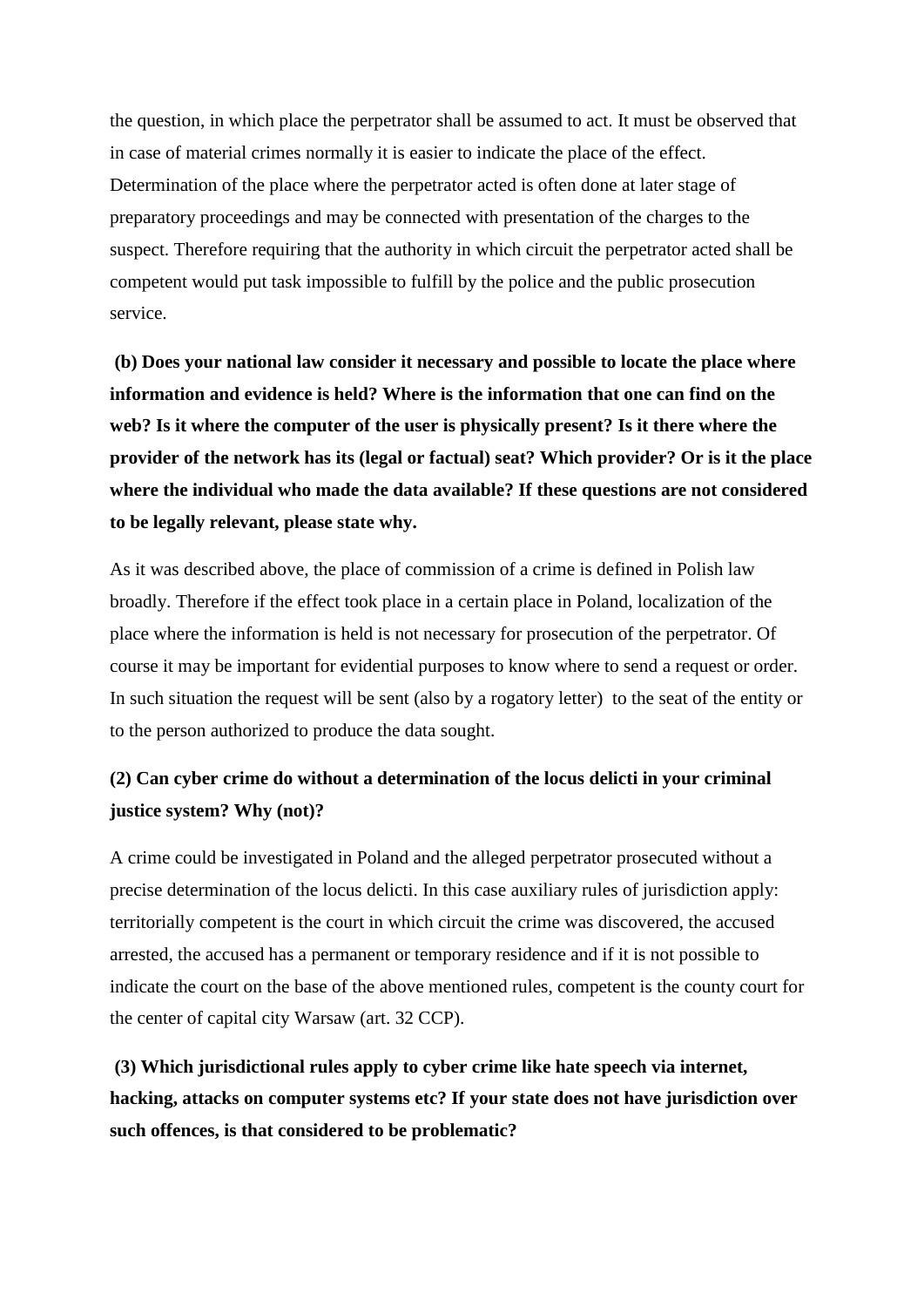In case of cyber crime general jurisdictional rules apply. If the crime was perpetrated outside the Polish territory (by a Polish citizen or against the Polish state, Polish citizen, Polish legal person or other entity, was a terrorist crime or any other crime in CC punished by deprivation of liberty of more than 2 years, when the perpetrator is present at the Polish territory and he is not to be extradited) the double criminality principle must be normally observed with few exceptions (art.  $110 - 111$  CC). First, the principle shall not be applied to the Polish public official who, while performing his duties abroad, has committed an offence there in connection with performing his functions, nor to a person who committed an offence in a place not under the jurisdiction of any state authority (art. 111 § 3 CC). Besides, notwithstanding the provisions in force in the place of the commission of the offence, the Polish penal law shall be applied to a Polish citizen or an alien in case of the commission of:

1) an offence against the internal or external security of the Republic of Poland;

2) an offence against Polish offices or public officials;

3) an offence against essential economic interests of Poland

4) an offence of false deposition made before a Polish office

5) an offence from which financial gained was obtained, at least indirectly, on the territory of Poland.

If the state does not have jurisdiction over the above mentioned offences, the proceedings cannot be initiated.

#### **(4) Does your national law provide rules on the prevention or settlement of conflicts of jurisdiction? Is there any practice on it?**

In the CCP the procedure of transfer of the proceedings is regulated. If Poland and other country both have jurisdiction under certain crime, they may decide to stop the proceedings in one country because of proceedings in the other. The procedure may be initiated by the Minister of Justice ex officio or on a request of public prosecutor or a court (art. 590 – 592 CCP). It is not used frequently but the possibility is seen as a way of avoiding problems with gathering of evidence by Polish authorities in cases where the evidence is located mainly abroad. Where the conflict of jurisdiction is between the MS of the EU, special regulations apply which provide for direct consultations between courts or public prosecutors (articles 592a – 592f CCP).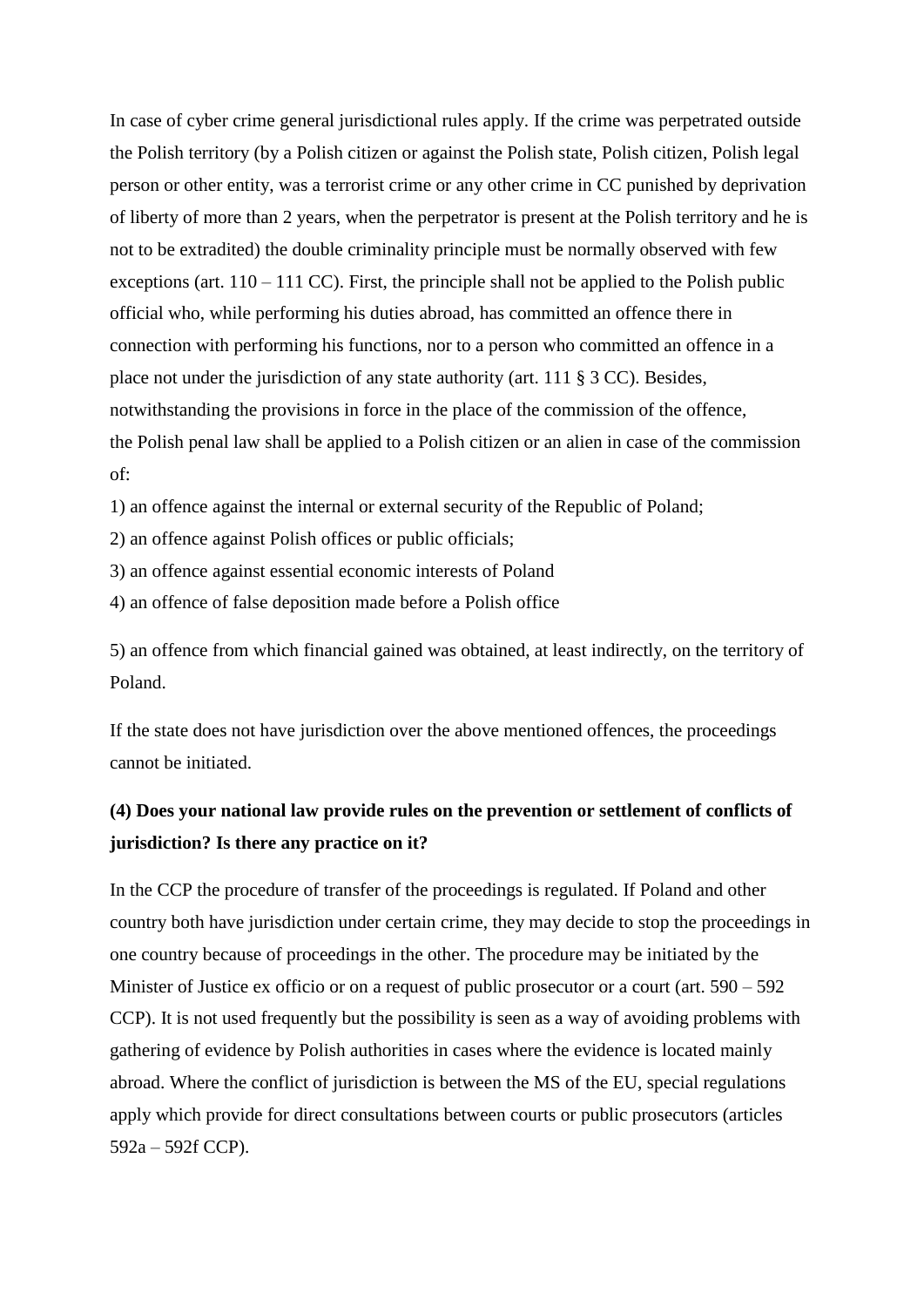## **(5) Can cyber crime do without jurisdictional principles in your criminal justice system, which would in essence mean that national criminal law is applicable universally? Should this be limited to certain crimes, or be conditional on the basis of a treaty?**

The CC provides one situation of universal application of Polish criminal law: when the offender is a Polish citizen or foreigner in relation to whom the decision of extradition was not taken and Poland is obliged to prosecute the offender on the base of an international treaty (article 113 CC).

(C) Substantive criminal law and sanctions

#### **Which cyber crime offences under your national criminal justice system do you consider to have a transnational dimension?**

Our legal system does not distinguish crimes with international dimension as a specific group of crimes. One may consider that the following crimes have such character most frequently: hacking, credit card fraud,

#### **To what extent do definitions of cyber crime offences contain jurisdictional elements?**

They do not contain jurisdictional elements in Poland.

#### **To what extent do general part rules on commission, conspiracy or any other form of participation contain jurisdictional elements?**

They do not contain jurisdictional elements.

### **Do you consider cyber crime offences a matter that a state can regulate on its own? If so, please state how a state may do that. If not, please state why it cannot do that.**

As criminal law is a matter of national competence and interest, it is primarily the state who can and should regulate cyber crime offences. This is a very sensible question of sovereignty. It is hard to imagine that agreement on transfer of sovereignty concerning cyber crime could be concluded and any organization would be authorized to create transnational legislation defining elements of crime and indicating penalties for the criminal acts. The problem of enforcement would arise as well.

On the other hand, certain state may be not interested in prosecuting acts which are not regarded as harmful significantly for the state, but they are harmful to other states. In this case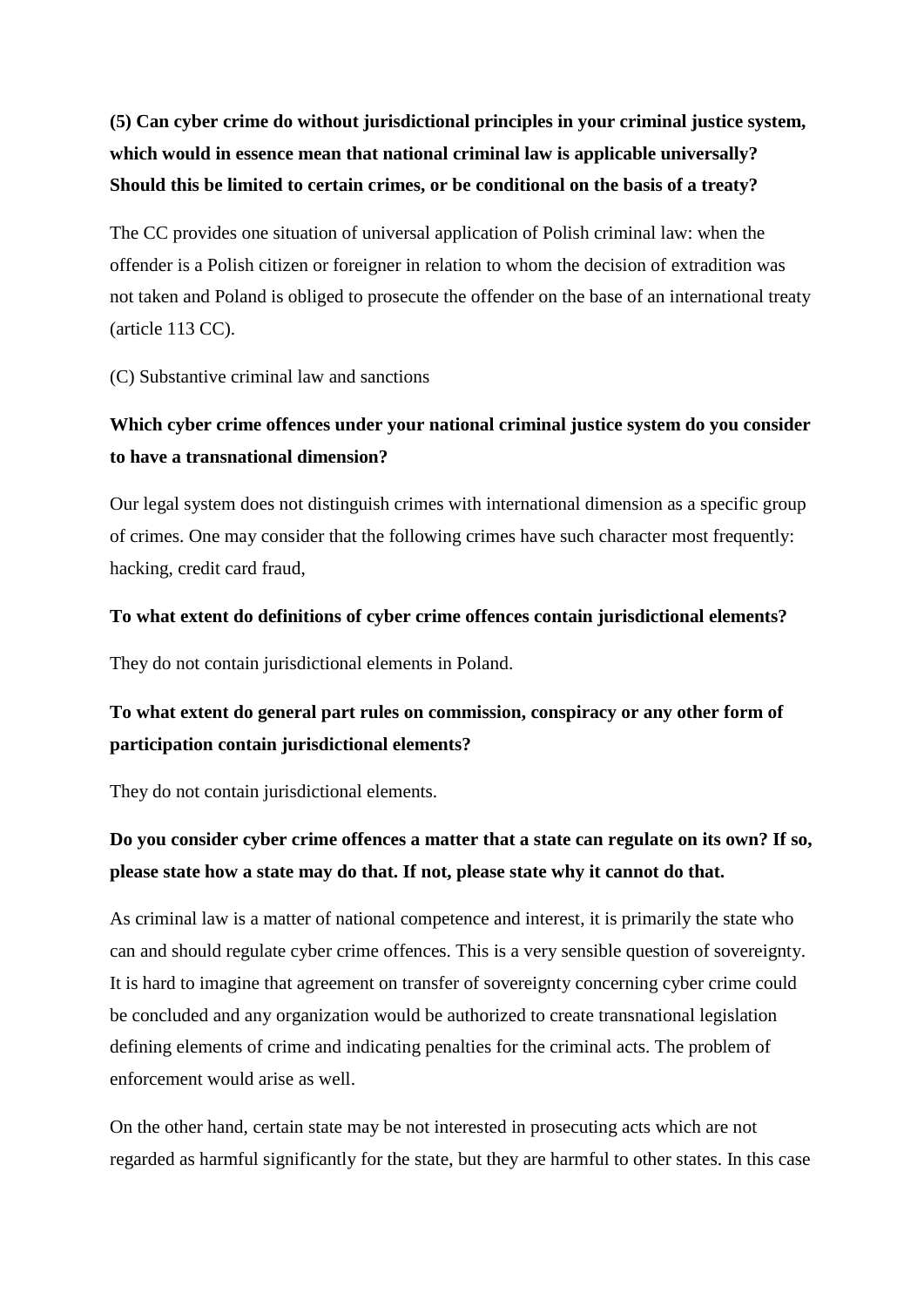common interest and security may require taking a regional or global initiative to limit the number of safe heavens. Besides, smooth cooperation in criminal matters may require certain level of harmonization, especially having in mind the double criminality principle.

## **Does your national criminal provide for criminal responsibility for (international) corporations/ providers? Does the attribution of responsibility have any jurisdictional implications?**

In Poland responsibility of corporations was introduced in 2002 but it is rather not regarded as a criminal responsibility. It is sometimes called as quasi – criminal or repressive. The attribution of responsibility does not have any special jurisdictional implications.

(D) Cooperation in criminal matters

To what extent do specificities of information technology change the nature of mutual assistance?

#### **(2)(a) Does your country provide for the interception of (wireless) telecommunication? Under which conditions**?

Interception of communication may take place in the course of criminal proceedings on the base of CCP or as an operational measure on the base of Police Act 1990 and several other similar acts regulating powers of specific forces.

Once the formal proceedings have begun, the court may order interception on the base of chapter 26 of the CPP, and in relation to certain categories of crimes listed in article 237 of the CPP. In urgent situations, a public prosecutor may order interception by himself, but he is required to apply to a court within three days for a confirmation of the order.

Interception may also be ordered by a court in the course of police operations when it is suspected that one of the crimes listed in Police Act might be committed. Where information gathered is likely to be useful in criminal proceedings, the materials may be transferred to a public prosecutor and used as evidence. Besides the police, similar powers have been granted to other bodies, such as the Agency of Internal Security, Border Guard, Central Anticorruption Bureau and fiscal inspection. In exigent circumstances the decision on interception may be taken by the head of the force but then it requires confirmation by a court.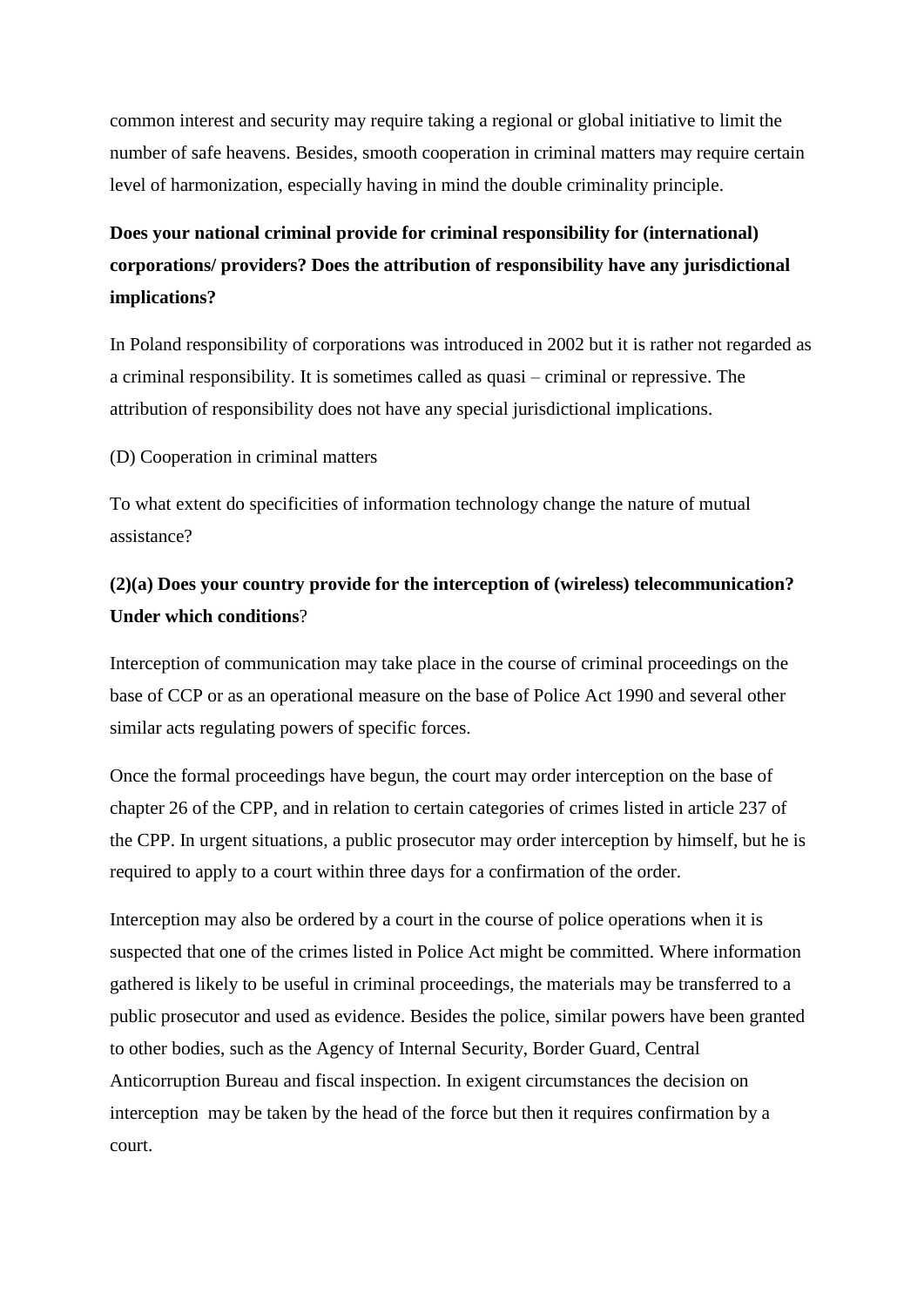Both procedures of interception allow direct and indirect surveillance (including wireless communication).

### (b) **To what extent is it relevant that a provider or a satellite may be located outside the borders of the country?**

Interception orders may be issued only for entities within the Polish borders. Outside the borders the instruments of mutual assistance apply.

#### **(c) Does your national law provide for mutual legal assistance concerning interception of telecommunication? Did your country conclude international conventions on it?**

The national law in Poland does not provide expressis verbis for mutual legal assistance concerning interception of communications (although general rules on mutual assistance apply to interception). It must be mentioned that Poland signed two important international conventions: the EU convention on mutual assistance 2000 and the additional protocol 2001 to the CoE convention on mutual assistance 1959. In the Polish law transposition of international treaty to domestic law is not necessary and in case of conflict between an act of Parliament and ratified treaty, the latter prevails.

#### (3) **To what extent do general grounds for refusal apply concerning internet searches and other means to look into computers and networks located elsewhere?**

The most relevant ground for refusal of mutual assistance is listed in the article 588 § 2 CCC according to which public prosecutor or court refuse to give mutual assistance if the act requested would be against the principles of legal order or would breach the sovereignty of Poland. The non - mandatory grounds for refusal are: lack of competence of public prosecutor or court to execute the request under the Polish law, lack of reciprocity and lack of double criminality (art. 588 § 3 CCP).

## **(4) Is in your national law the double criminality requirement for cooperation justified in situations in which the perpetrator caused effects from a state in which the conduct was allowed into a state where the conduct is criminalised?**

First of all, lack of double criminality is only non-mandatory ground for refusal of cooperation. The principle is observed if the act is a crime under the Polish law.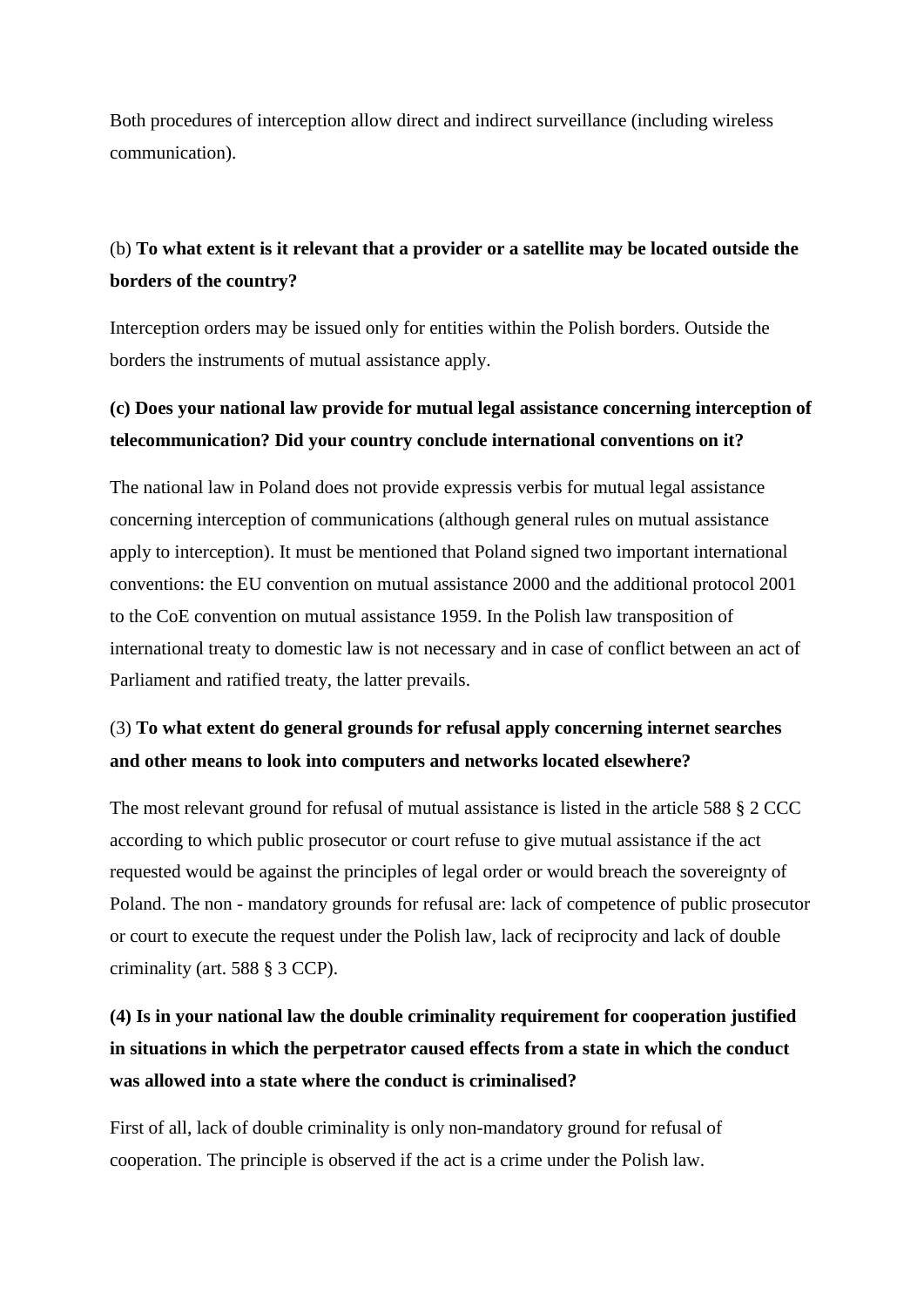**(5) Does your national law allow for extraterritorial investigations? Under which conditions? Please answer both for the situation that your national law enforcement authorities need information as when foreign authorities need information available in your state.** 

The only known way of carrying out investigation outside the borders is by taking part in a Joint Investigation Team (JIT). Creation of JIT is possible under the Polish law with the other MS of the EU or on the base of binding international treaty. An example of such a treaty is the second additional protocol 2001 to the European convention on assistance in criminal matters 1959 adopted by the CoE.

Besides, that the law does not allow for both kinds of extraterritorial investigation. Moreover, pretending to be an official and carrying out his tasks is penalized by the article 227 of CC.

# **(6) Is self service (obtaining evidence in another state without asking permission) permitted? What conditions should be fulfilled in order to allow self service? Please differentiate for public and protected information. What is the (both active and passive) practice in your country?**

The law does not regulate self service. In practice obtaining publicly available information is done or one of the parties could be asked or order to provide information available to the party. The same may be said concerning the passive practice but the subject within the Polish borders may be bound by national regulations concerning protected information.

#### **(7) If so, does this legislation also apply to searches to be performed on the publicly accessible web, or in computers located outside the country?**

The legislation is written rather in general terms and does not distinguish between search performed in the country and outside. As the authorities do not have powers to act outside in their capacity (with the exception of the above mentioned JIT), search outside the Polish territory is not possible. Analysis of the content of publicly available webpage located in foreign country would be done rather as inspection.

**(8) Is your country a party to Passenger Name Record (PNR) (financial transactions, DNA-exchange, visa matters or similar) agreements? Please specify and state how the exchange of data is implemented into national law. Does your country have an on call**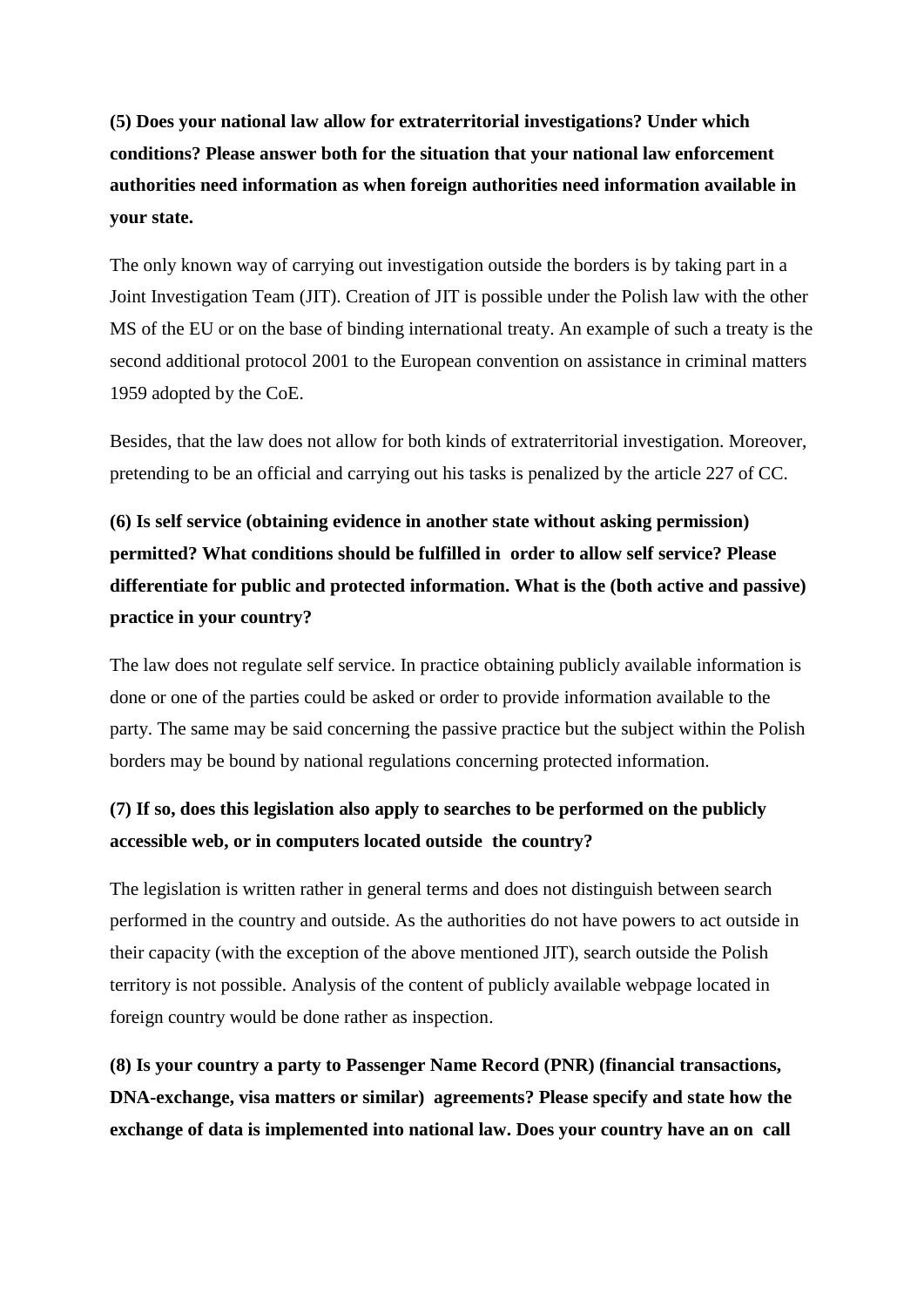#### **unit that is staffed on a 24/7 basis to exchange data? Limit yourself to the issues relevant for the use of information for criminal investigation.**

As a MS of the EU Poland is bound by the agreements concerning PNR exchange concluded by the EU, especially with the US. Besides the EU adopted legislation implementing so called Prum treaty. It was done by the Council decisions 2008/615/JHA and 2008/616/JHA. The decisions create a framework of exchange of such information as DNA, fingerprints, etc.

The above mentioned directives were implemented into the Polish law by the act of Parliament on exchange of information with the investigative authorities of the MS of the EU, adopted on 16 September 2011. Under the regulation contact point was created operating on 24/7 basis to exchange data.

**(9) To what extent will data referred to in your answer to the previous question be exchanged for criminal investigation and on which legal basis? To what extent does the person involved have the possibility to prevent/ correct/ delete information? To what extent can this information be used as evidence? Does the law of your country allow for a Notice and Take-Down of a website containing illegal information? Is there a practice? Does the seat of the provider, owner of the site or any other foreign element play a role?** 

The data mentioned in the decisions 2008/615/JHA and 2008/616/JHA may be exchanged for purposes of criminal investigation. The legal basis for that are the decisions and the domestic regulations implementing the decisions. The information could be used in evidence unless there is a limitation from the authority exchanging the information. The data subjects have several rights concerning their personal data such as right to information if the data is processed, right to request correction, deletion or discontinuation of processing the data.

Polish law provides the Notice and Take Down procedure. It is regulated mainly by the article 14 of the Electronic Services Act 2002. The procedure is used in practice.

## **(10) Do you think an international enforcement system to implement decisions (e.g. internet banning orders or disqualifications) in the area of cyber crime is possible? Why (not)?**

I do not think that such a system would be possible or effective. A regional enforcement system is hard to introduce. The differences between the world legal systems and sovereignty issues are so visible, that one should be skeptic if international system could be introduced.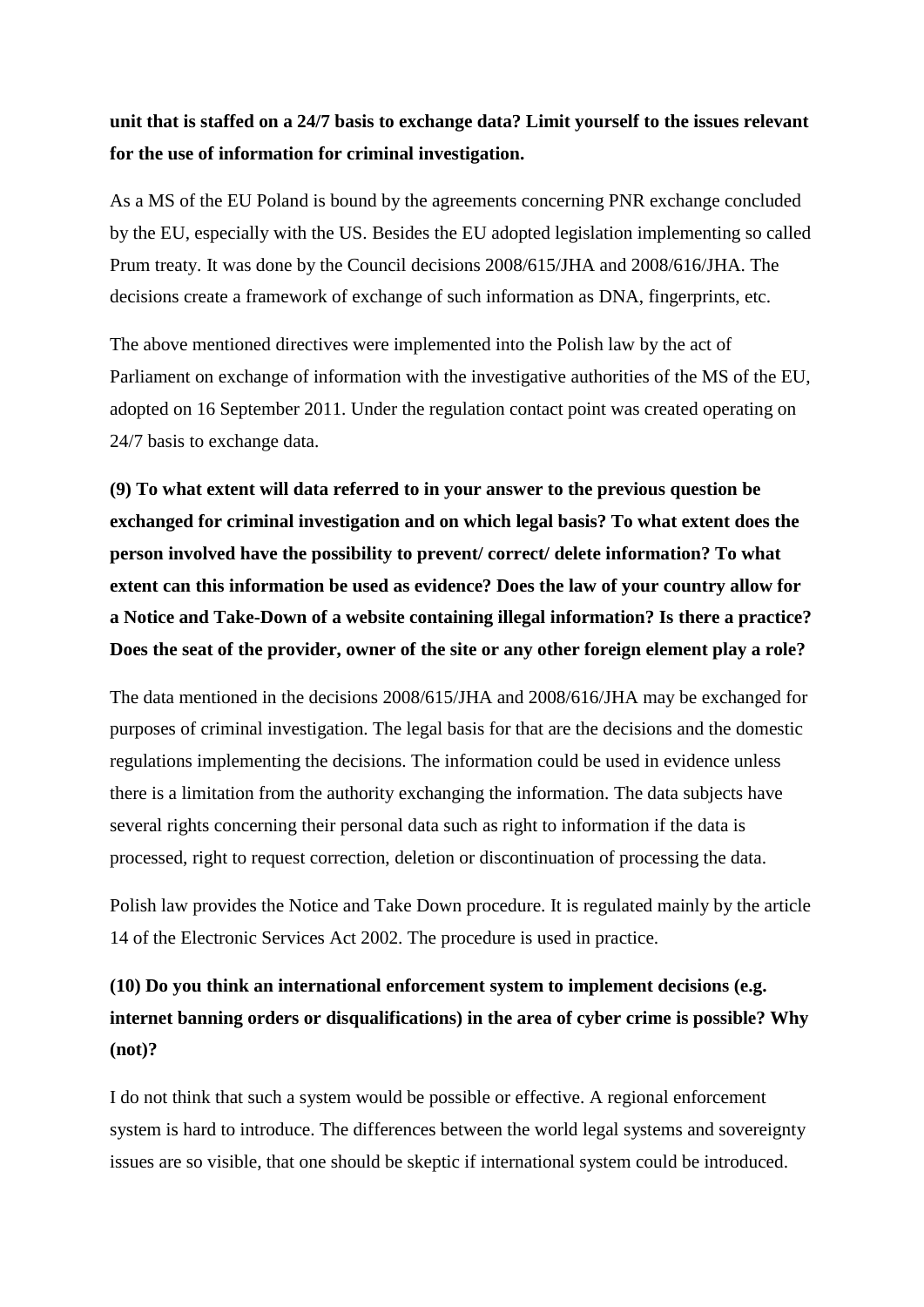## **(11) Does your country allow for direct consultation of national or international databases containing information relevant for criminal investigations (without a request)?**

It is not expressis verbis allowed or forbidden. In practice, the authority may consult open databases. In case doubts are raised as to reliability of such evidence, a formal request could be necessary.

#### **(12) Does your state participate in Interpol/ Europol/ Eurojust or any other supranational office dealing with the exchange of information? Under which conditions?**

Poland is a party to Interpol treaty and as a MS of the EU participate in the activities of Eurojust and Europol as well.

#### (E) Human rights concerns

# **Which human rights or constitutional norms are applicable in the context of criminal investigations using information technology? Is it for the determination of the applicable human rights rules relevant where the investigations are considered to have been conducted?**

The most important constitutional and human rights norms applicable in the context of criminal investigation using IT tools are: right to privacy, inviolability of home, personal data protection. The general concept of fair trial is also applicable.

If the investigation is conducted in Poland, the procedural guarantees apply. Protection of such rights as rights to privacy or inviolability of home in relation to subjects outside Poland may be based on relevant regulations in the country where the activity took place.

## **How is the responsibility or accountability of your state involved in international cooperation regulated? Is your state for instance accountable for the use of information collected by another state in violation of international human rights standards?**

Civil responsibility for cooperation between the MS of the EU is regulated in framework decisions and directives. The issues of responsibility of requesting state was discussed in few cases by the European Court of Human Rights. Certainly a state may be responsible for using evidence obtained by another state by torture.

(F) Future developments